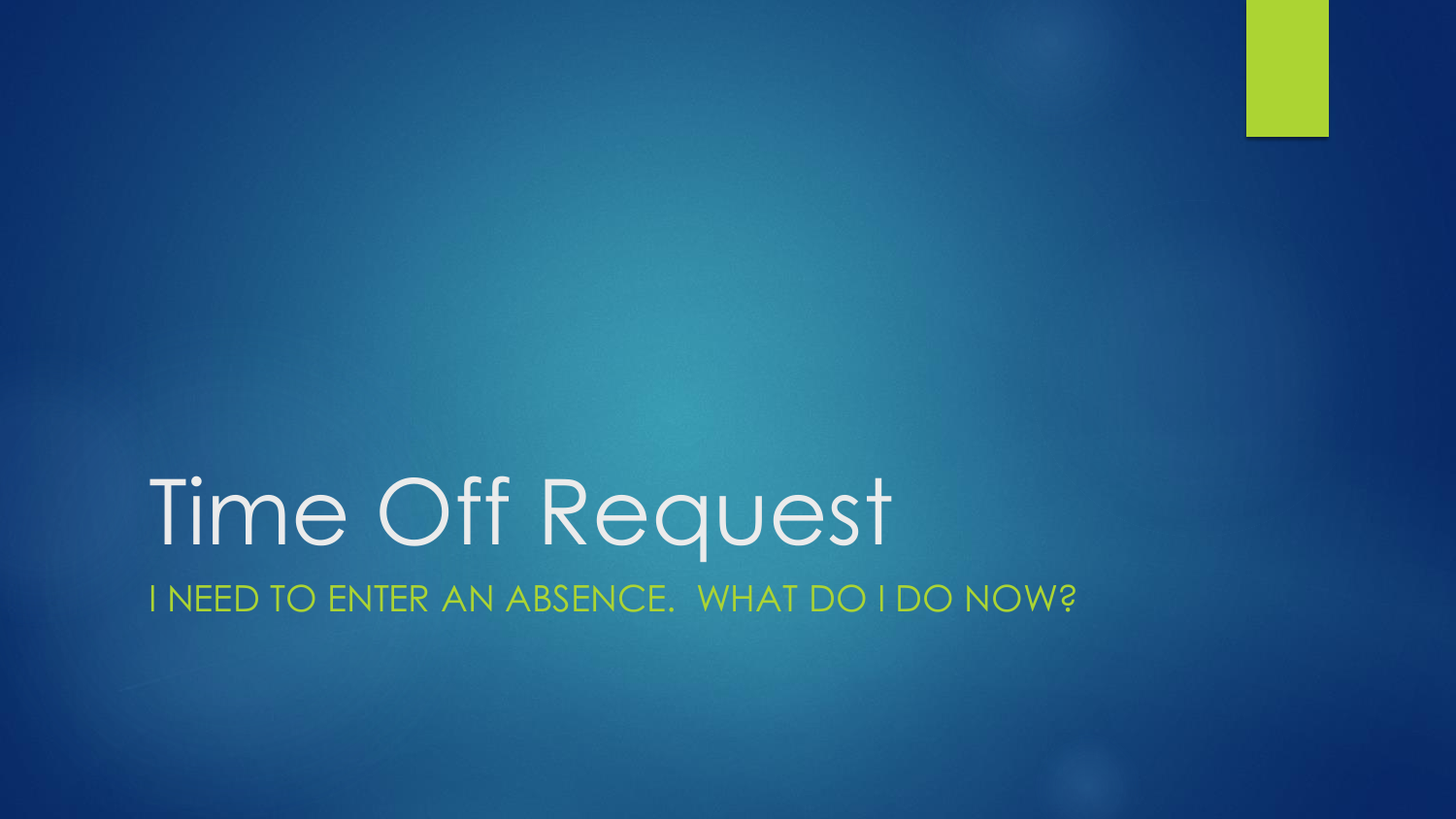# Log on to SKYWARD

▶ Employee Access lacktriangleright Time Off My Request Select (Add) on the right hand side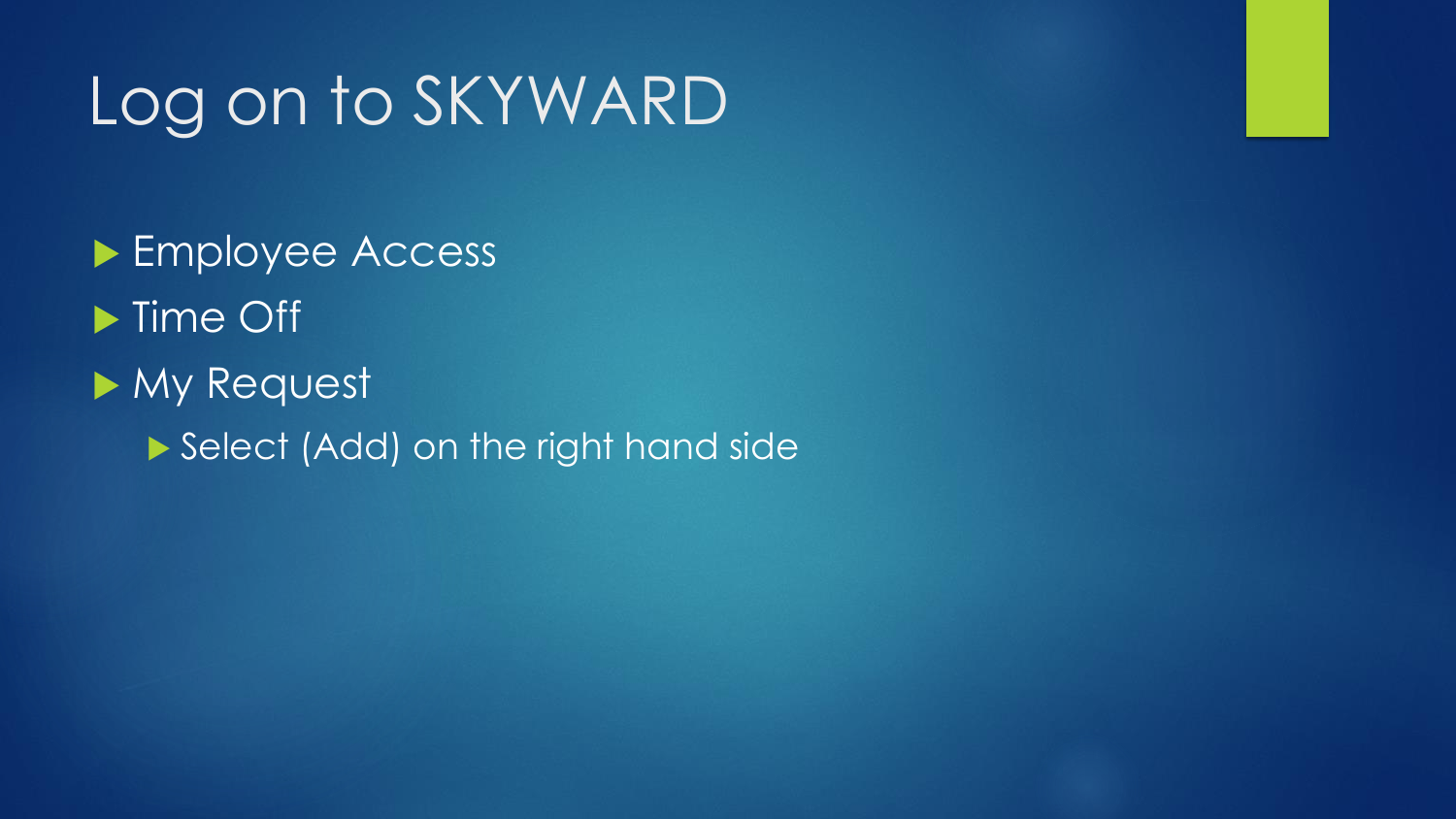## Which leave do I select?

- I am sick or my immediate family member is ill ---**LOCAL Sick** or STATE Personal
- I have a family emergency or a death in my immediate family ---**LOCAL SICK** or STATE PERSONAL
- ▶ I am going to pick up a friend/family member from the airport<sup>\*</sup>– **STATE PERSONAL**
- Any events scheduled in advance**\* STATE PERSONAL**
- My supervisor is sending me to a training and I need a substitute –- **PROFESSIONAL DEVELOPMENT**
- I have been summoned for jury duty –- **JURY DUTY**
- I need to take off 5 consecutive work days for a discretionary**\*** absence. According to Board Policy DEC (LOCAL) I will exceed three consecutive workdays of discretionary<sup>\*</sup> leave with this absence.
	- -- *LEAVE W/O PAY* for the number of consecutive days *exceeding* three
- I have already taken five total workdays of discretionary**\*** leave this semester. What about any additional discretionary**\*** leave this semester? –- **LEAVE W/O PAY**
- I have used all of my STATE and LOCAL days(available leave) –**LEAVE W/O PAY**

**\*Discretionary:** Leave taken at an employee's discretion *that can be scheduled in advance* is considered discretionary leave. An employee wishing to take discretionary leave *must submit a request to his or her principal or supervisor seven (7) days in advance* of the anticipated absence. The effect of the employee's absence on the education program or department operations, as well as the availability of substitutes, will be considered by the principal or supervisor. (Employee Handbook pages 23-33)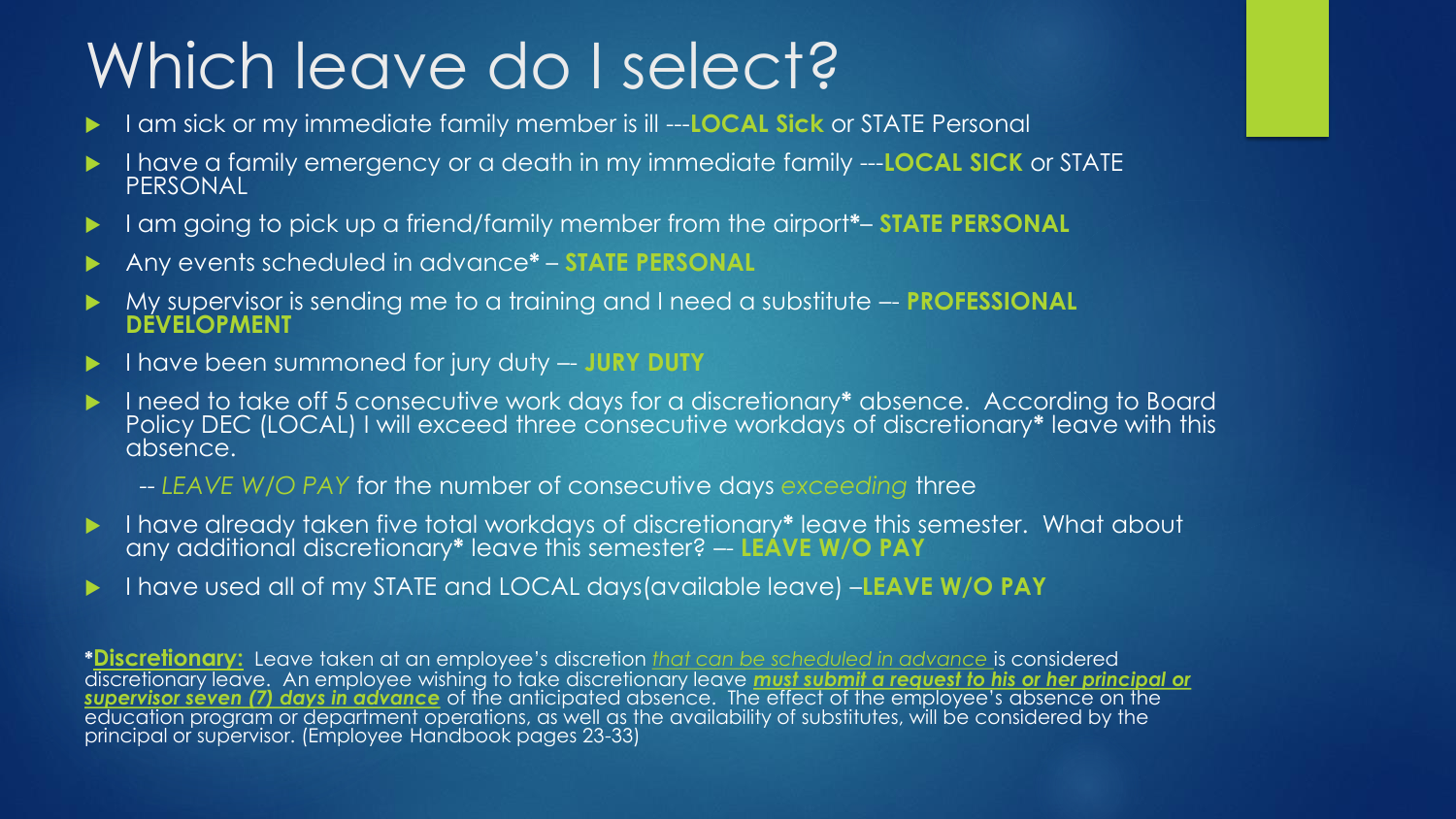# My Time Off Request

- A new screen will open, you will notice listed up top is your remaining Time Off
- Please make sure you fill out this information below. Please put a brief reason in the description box.
- If it is more than a single day, you will need to select (Date Range), then you select the Start and End date.

| <b>Remaining Time Off</b>                                                                                   |                                                                         |          |                |                                      |                            |                                 |                            |             |
|-------------------------------------------------------------------------------------------------------------|-------------------------------------------------------------------------|----------|----------------|--------------------------------------|----------------------------|---------------------------------|----------------------------|-------------|
| <b>Time Off Code</b><br><b>Jury Duty</b>                                                                    | Remaining<br>0 Days                                                     | Approved | <b>Waiting</b> | Available<br>0 Days                  | <b>Future</b><br>Remaining | <b>Future</b><br><b>Waiting</b> | <b>Future</b><br>Available |             |
| <b>LEAVE W/O PAY</b><br><b>LOCAL SICK LEAVE</b><br><b>Professional Development</b><br><b>STATE PERSONAL</b> | 0 Days<br>5 Days<br>0 Days<br>5 Days                                    |          |                | 0 Days<br>5 Days<br>0 Days<br>5 Days |                            |                                 |                            |             |
| <b>Time Off Request</b>                                                                                     |                                                                         |          |                |                                      |                            |                                 |                            | Save        |
| * Time Off Code: LOCAL SICK LEAVE - Days                                                                    |                                                                         |          |                |                                      | Hours per Day: 8h 00m      |                                 |                            | <b>Back</b> |
| * Reason: PERSONAL ILLNESS                                                                                  |                                                                         |          | V Detail       |                                      |                            |                                 |                            |             |
| Description: Diagnosed with the Flu                                                                         |                                                                         |          |                |                                      |                            |                                 |                            |             |
| Type: $\bigcirc$ Single Dav<br>* Start Date: 09/01/2016                                                     | Maximum characters: 200, Remaining characters: 178<br><b>Date Range</b> | Thursday |                |                                      |                            |                                 |                            |             |
| End Date: 09/02/2016                                                                                        | <b>Friday</b>                                                           |          |                |                                      |                            |                                 |                            |             |
| Start Time: 08:00                                                                                           | <b>AM</b><br>Sub Needed                                                 |          |                |                                      |                            |                                 |                            |             |
| Select additional employees to notify when this request is submitted and approved/denied                    |                                                                         |          |                |                                      |                            |                                 |                            |             |
| Select Employee(s):                                                                                         |                                                                         |          |                |                                      |                            |                                 |                            |             |
|                                                                                                             |                                                                         |          |                |                                      |                            |                                 |                            |             |
|                                                                                                             |                                                                         |          |                |                                      |                            |                                 |                            |             |
|                                                                                                             |                                                                         |          |                |                                      |                            |                                 |                            |             |

- If your position requires a substitute, check the SKYWARD (Sub Needed) box.
- Click (Save) on the right hand side. If Sub Needed, the frontline/AESOP login screen will automatically open. You will need to login and enter your absence in frontline/AESOP.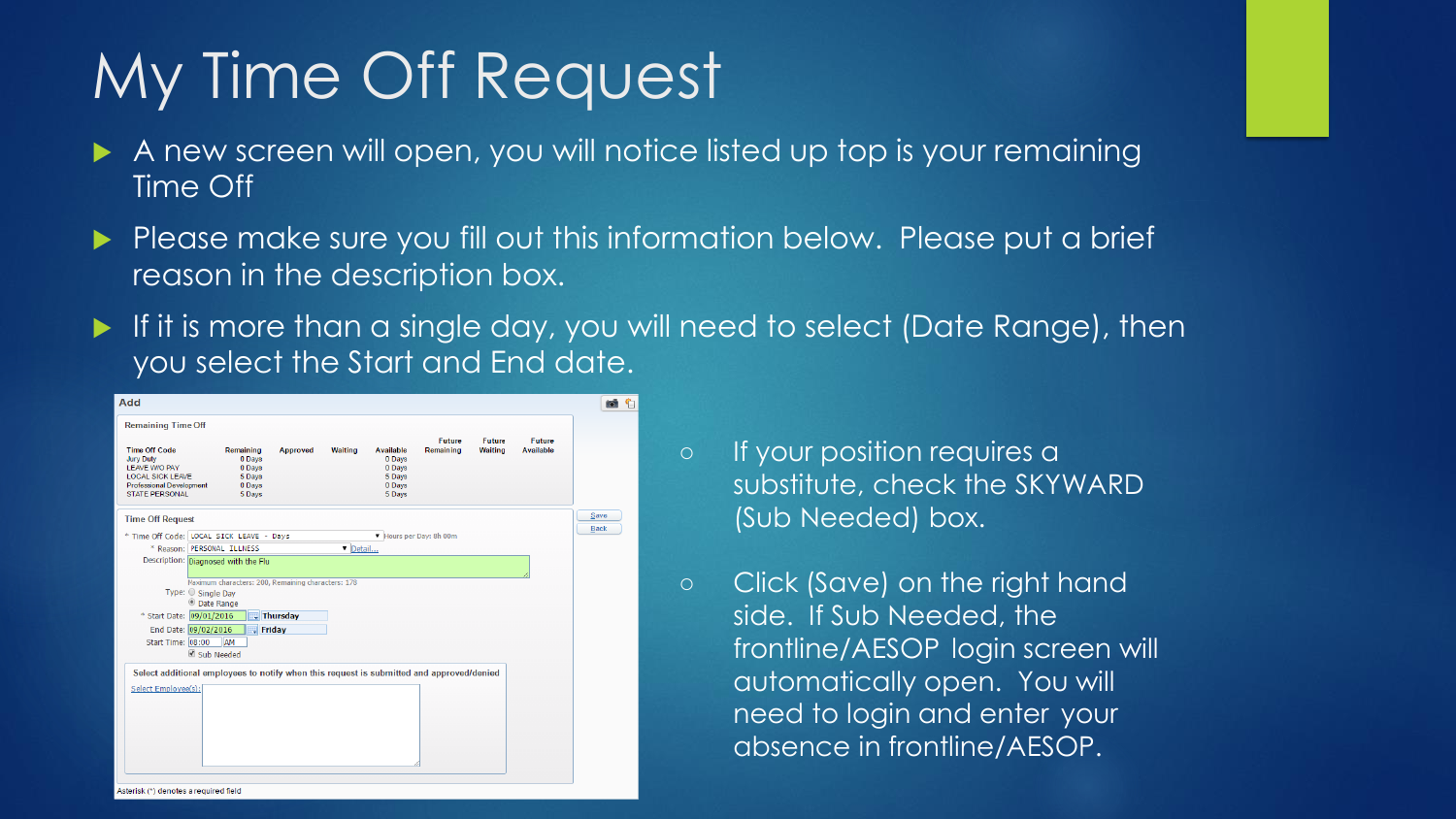### Skyward and frontline/AESOP should match

|              | Code Type: COMP [COMP TIME HOURS]                  |
|--------------|----------------------------------------------------|
|              | * Date: JURY [Jury Duty]<br>LSL [LOCAL SICK LEAVE] |
|              |                                                    |
|              | * Trans. Type:   LWP [LEAVE W/O PAY]               |
|              | Amount: PDY [STATE PERSONAL]                       |
| Reason:      | PROFD [Professional Development]                   |
|              | SSL [STATE SICK LEAVE]                             |
| Description: |                                                    |

### **Skyward frontline/AESOP**

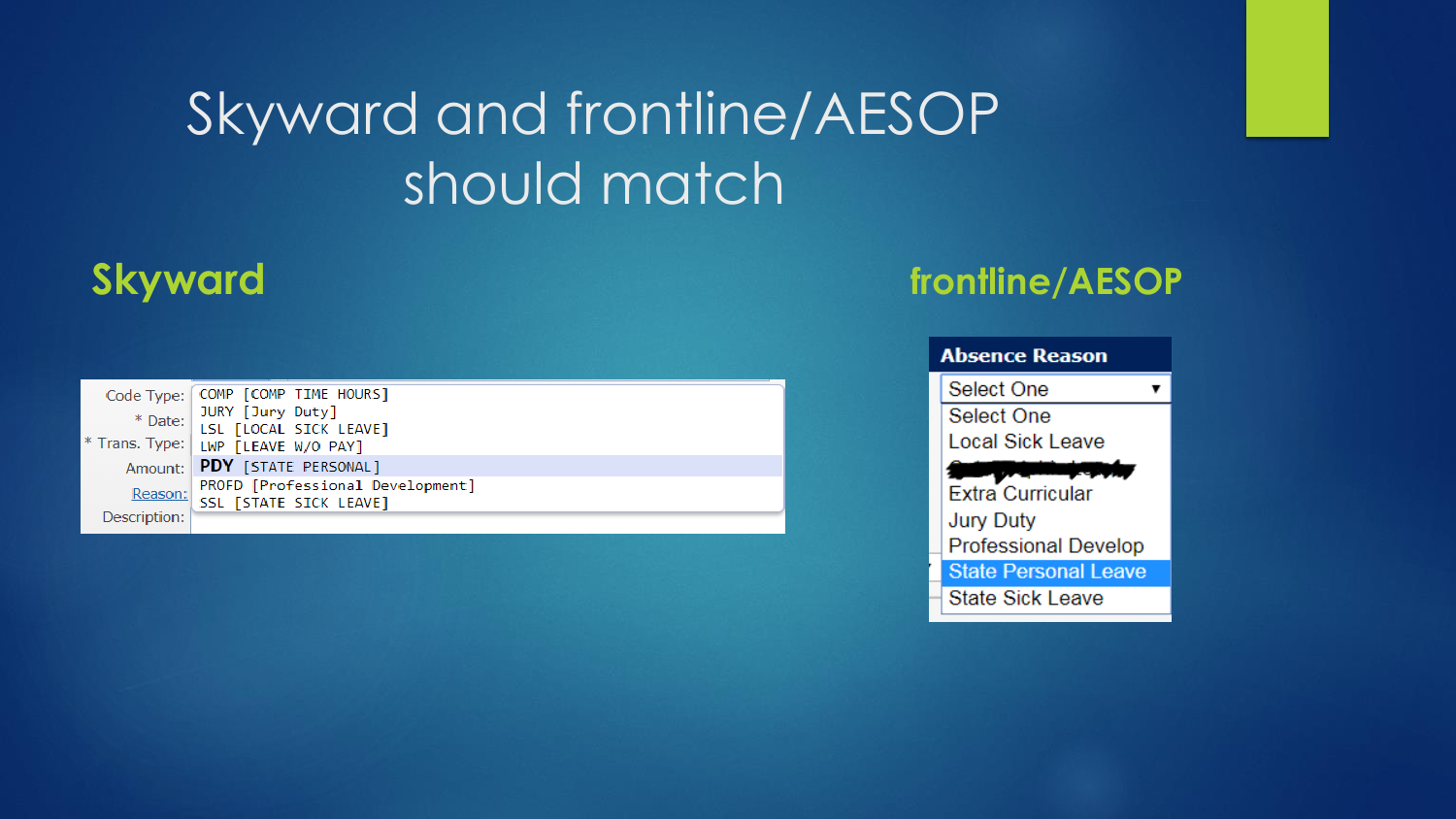### AFTER SKYWARD REQUEST has been saved and it automatically opens up frontline/AESOP

- 1. Enter ID
- 2. Enter Pin
- 3. Fill out Absence Information
- 4. Click (Create Absence)
	- 1. You do have the option to
		- (Create Absence & Assign Sub)

| <b>frontline</b>                                   |                            |
|----------------------------------------------------|----------------------------|
| <b>Absence Management</b><br><b>Formerly Aesop</b> |                            |
| Sign In                                            |                            |
| ID or Username                                     |                            |
| ţ                                                  | Your usemame is required.  |
| PIN or Password                                    |                            |
| ţ                                                  | Your password is required. |
| Sign In                                            |                            |
| Forgot ID or Username                              | Forgot PIN or Password     |
| Or Sign In with Organization SSO                   |                            |

| <b>Important Notifications</b>                                             |                                      |  |  |  |  |  |
|----------------------------------------------------------------------------|--------------------------------------|--|--|--|--|--|
| <b>Plainview ISD</b><br><b>High</b>                                        | posted on Thursday, September 1, 201 |  |  |  |  |  |
| Make sure your absence is entered in Skyward first!                        |                                      |  |  |  |  |  |
| If no sub is required, the absence does not need to be entered into AESOP. |                                      |  |  |  |  |  |

If you are using discretionary leave, make sure you have approval through Skyward before entering the sub request into Absence Management (AESOP)

| $\bullet$<br>October 2018<br>Q                                                                                        |                                    |                              |                                                               |                             |                                                  |                           | <b>Substitute Required</b><br><b>Yes</b>                       |                                               | <b>FILE ATTACHMENTS</b> |  |  |
|-----------------------------------------------------------------------------------------------------------------------|------------------------------------|------------------------------|---------------------------------------------------------------|-----------------------------|--------------------------------------------------|---------------------------|----------------------------------------------------------------|-----------------------------------------------|-------------------------|--|--|
| <b>SUN</b><br>30                                                                                                      | <b>MON</b><br>$\blacktriangleleft$ | <b>TUE</b><br>$\overline{2}$ | 3                                                             | WED THU<br>4                | <b>FRI</b><br>5                                  | <b>SAT</b><br>6           |                                                                |                                               |                         |  |  |
| 7                                                                                                                     | 8                                  | 9                            | 10                                                            | 11                          | 12                                               | 13                        | <b>Absence Reason</b>                                          | State Personal Leave                          |                         |  |  |
| 14                                                                                                                    | 15                                 | 16                           | 17                                                            | 18                          | 19                                               | 20                        | <b>Time</b>                                                    |                                               | DRAG AND DROP           |  |  |
| 21                                                                                                                    | 22                                 | 23                           | 24                                                            | 25                          | 26                                               | 27                        | Please enter a valid time range using the<br>HH: MM AM format. | <b>Full Day</b><br>04:00 PM<br>08:00 AM<br>to | <b>FILES HERE</b>       |  |  |
| 28                                                                                                                    | 29                                 | 30                           | 31                                                            |                             | $\overline{2}$                                   | 3                         |                                                                |                                               |                         |  |  |
| <b>Helpful Hint:</b><br>You can select multiple days<br>individually or click-and-drag to<br>select a range of dates. |                                    |                              | <b>Hold Until</b>                                             | Hold For 10 Minute(s)<br>▼. |                                                  |                           |                                                                |                                               |                         |  |  |
|                                                                                                                       |                                    |                              | <b>Notes to Administrator</b><br>(not viewable by Substitute) | Choose File No file chosen  |                                                  |                           |                                                                |                                               |                         |  |  |
|                                                                                                                       |                                    |                              |                                                               | Diagnosed with the Flu      | Instructions are on my desk in<br>the red folder | <b>Shared Attachments</b> |                                                                |                                               |                         |  |  |
|                                                                                                                       |                                    |                              |                                                               |                             |                                                  |                           |                                                                |                                               |                         |  |  |